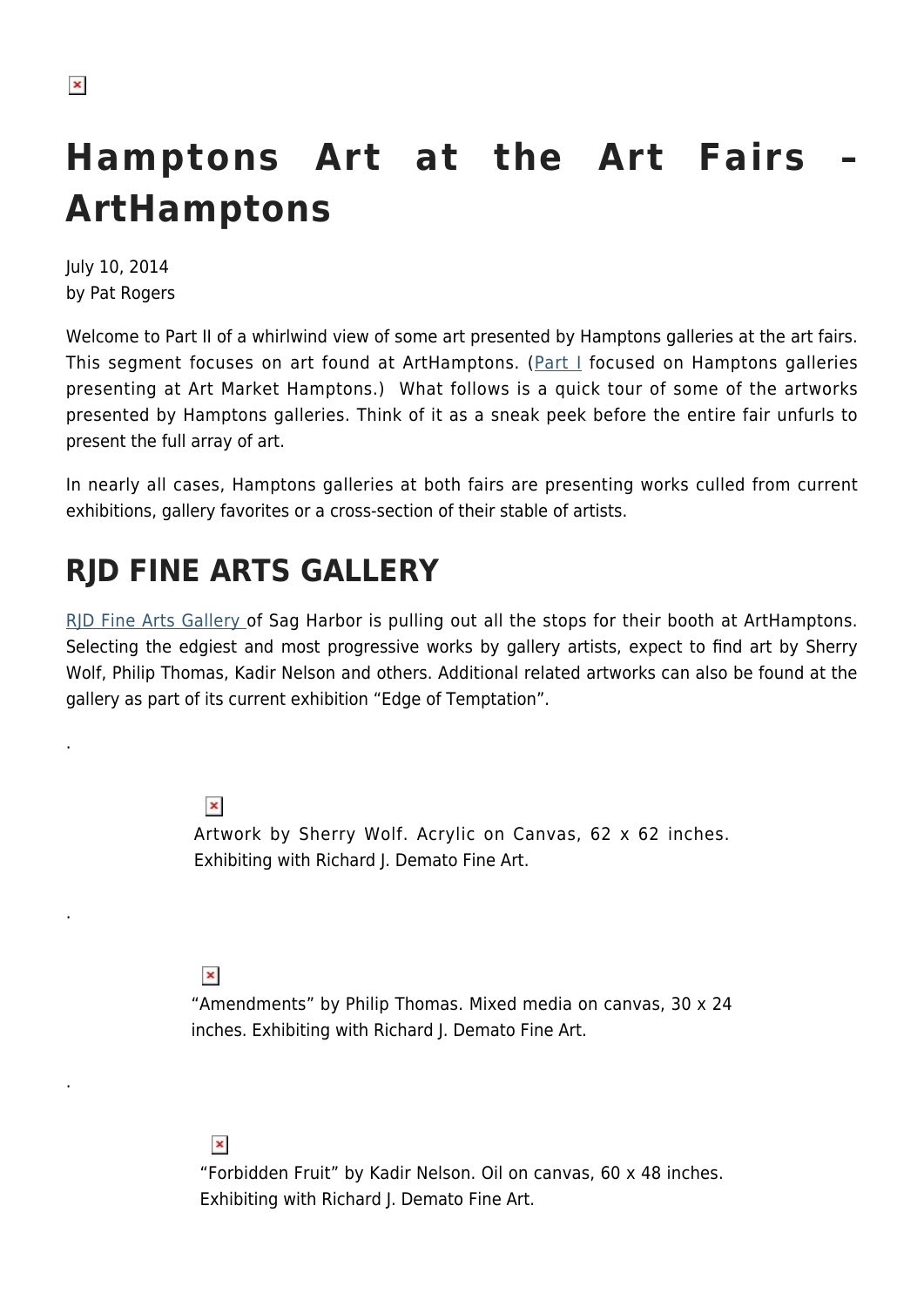# **TIBOR DE NAGY GALLERY**

.

.

.

[Tibor de Nagy i](http://www.tibordenagy.com/)s a long-standing established gallery based in New York City. That said, many of their artists have Hamptons connections. For ArtHamptons, the gallery presents a solo show of works by Jane Freilicher, who lives and works in Water Mill and NYC. Freilicher (b. 1924) is inspired by the views from the windows of her Hamptons home and switched from abstraction to realism with an emphasis on gesture early in her career. In the Hamptons, Freilicher has exhibited at both the Parrish Art Museum and Guild Hall. Her work has been the subject of around 14 solo shows at Tibor de Nagy. Founded in 1950, the gallery is one of the earliest New York City galleries to focus on Modern art.

At ArtHamptons, Freilicher's work will be presented in an exhibition titled "Jane Freilicher – Near the Sea: A Sixty Year Retrospective". On Saturday, Freilicher will be in attendance for a Meet the Artist event and book signing from 1 to 3 p.m. at the gallery booth.

 $\pmb{\times}$ 

"Poppies and Peonies" by Jane Freilicher, 1981. Oil on linen, 36 x 36 inches. Courtesy Tibor de Nagy Gallery, New York.

#### **LAWRENCE FINE ART**

[Lawrence Fine Art o](http://www.lawrence-fine-arts.com/default.aspx)f East Hampton, NY is no stranger to ArtHamptons. For this year's edition, they are featuring works by LA ROC. The artists will be attendance on Friday at 2:30 p.m. for a "meet and greet". The gallery held a solo show for LA ROC last year that featured an on-site painting event and drew attendance from many in the street art scene.

[LA ROC](http://www.lawrence-fine-arts.com/167/artist/angel-ortiz-(la-roc,-laii).aspx) (born Angel Ortiz and now known as LA Roc or LA II) was 16 years old when he began a fateful collaboration with Keith Haring. Haring, who called him "the graffiti king of the Lower East Side," had searched Ortiz out after seeing his "tag" all over NYC upon his arrival from PA, according to the gallery. Ortiz soon left high school in order to work with Haring. Their first join exhibition was held in 1982 at Tony Shafrazi Gallery. LA ROC's style has evolved while retaining his recognizable style. His art is collected by museums around the world.

Lawrence Fine Art is also presenting works by gallery artists including [Marjorie Strider,](http://www.hollistaggart.com/artists/slideshow/marjorie-strider/0/thumbs) [Arthur](http://www.pinajianart.com/) [Pinajian](http://www.pinajianart.com/) (1914 - 1999), [Judy Mauer](http://www.lawrence-fine-arts.com/184/artist/judy-mauer.aspx), [Vicki DaSilva](http://www.vickidasilva.com/) an[d Sen2](http://www.fatcap.com/artist/sen2.html). Strider's pop art is currently the subject of a solo show at the gallery, "Marjorie Strider: Second International Girlie Show" on view through July 20. The exhibition title refers to Strider's first "Girlie Show" held at Pace Gallery in 1964. Lawrence Fine Art is also presenting Strider's work at Art Southampton with an artist Meet and Greet planned for Friday, July 25.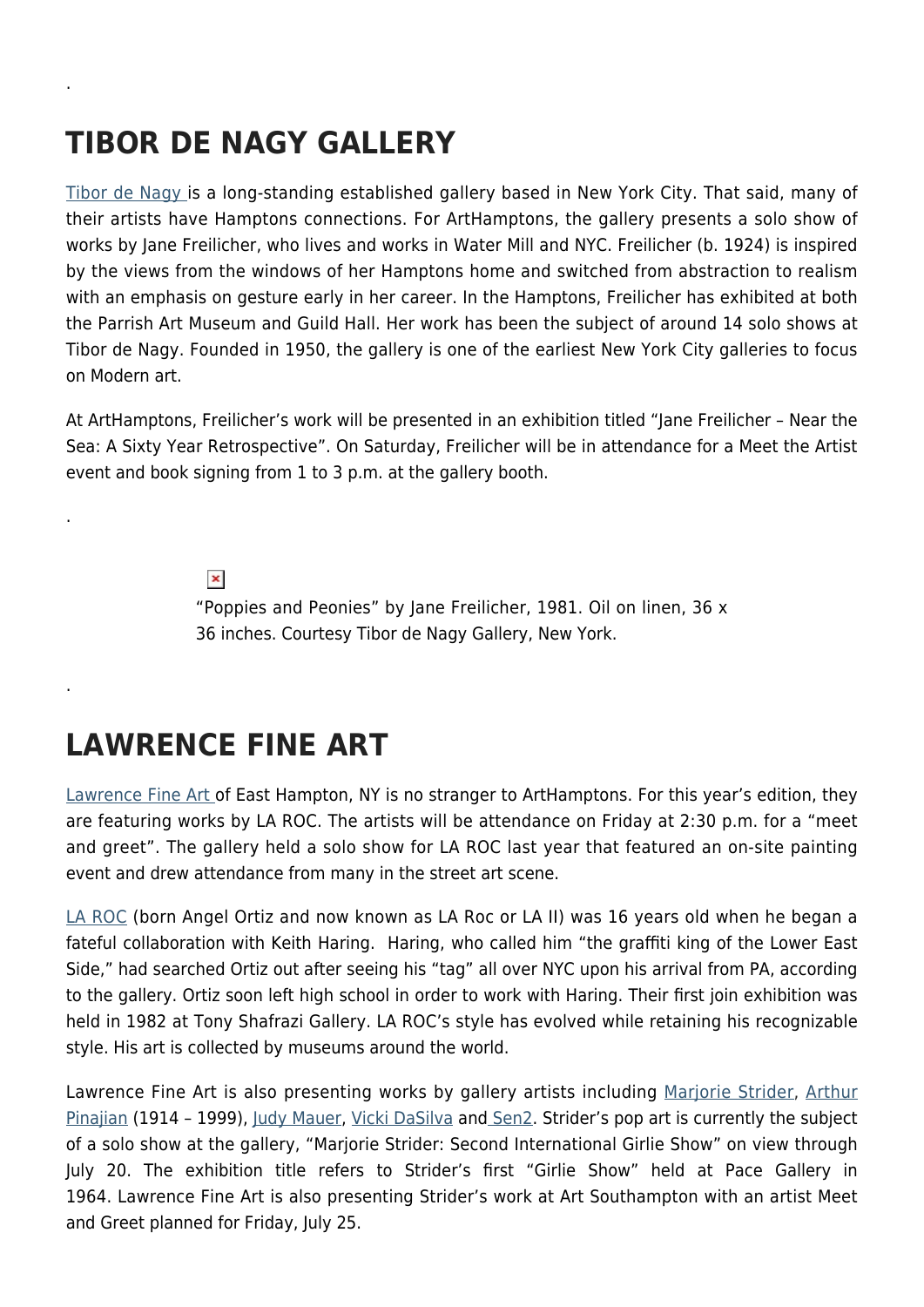"Ice Cream Cone" by LA ROC, 2011. Spray paint and marker on canvas, 36 x 24 inches. Exhibiting with Lawrence Fine Art.

 $\pmb{\times}$ "Attacan" by LA ROC, 2012. Spray paint and marker on canvas, 12 x 12 inches. Exhibiting with Lawrence Fine Art.

 $\pmb{\times}$ 

 $\pmb{\times}$ 

.

.

.

.

.

.

Art by Marjorie Strider. Courtesy Lawrence Fine Art

#### **MONIKA OLKO GALLERY**

[Monika Olko Gallery](http://www.monikaolkogallery.com/) in Sag Harbor is presenting an international slate of artists including Joel Moens de Hase, Christine Matthäi, Dean Johnson and Alex Kveton.

Belgian artist Joel Moens de Hase's work features sassy photo-mosaics composed of thousands of pictures to create a uniform image. His latest series uses his signature vignettes to bring back timeless masterpieces and pop icons. German artist-photographer Christine Matthäi's recent work, Planet Manhattan, is a tribute to the pulsing heart of NYC with its contrasts of men-dwarfing steel canyons. American Artist Dean Johnson explores landscapes and colors with oil, resin and wood often combining mixed media to create his abstract paintings. And Czech-born sculptor Alex Kveton's conceptions apply his extensive talent and experience to transform nature into singular renditions.

 $\pmb{\times}$ 

"Planet Manhattan 1" by Christine Matthäi, 2014. Digital C-Print mounted on 1/2 inch Clear-Floating Gallery Plexi backed by 1/8 inch Sintra. Exhibiting with Monika Olko Gallery.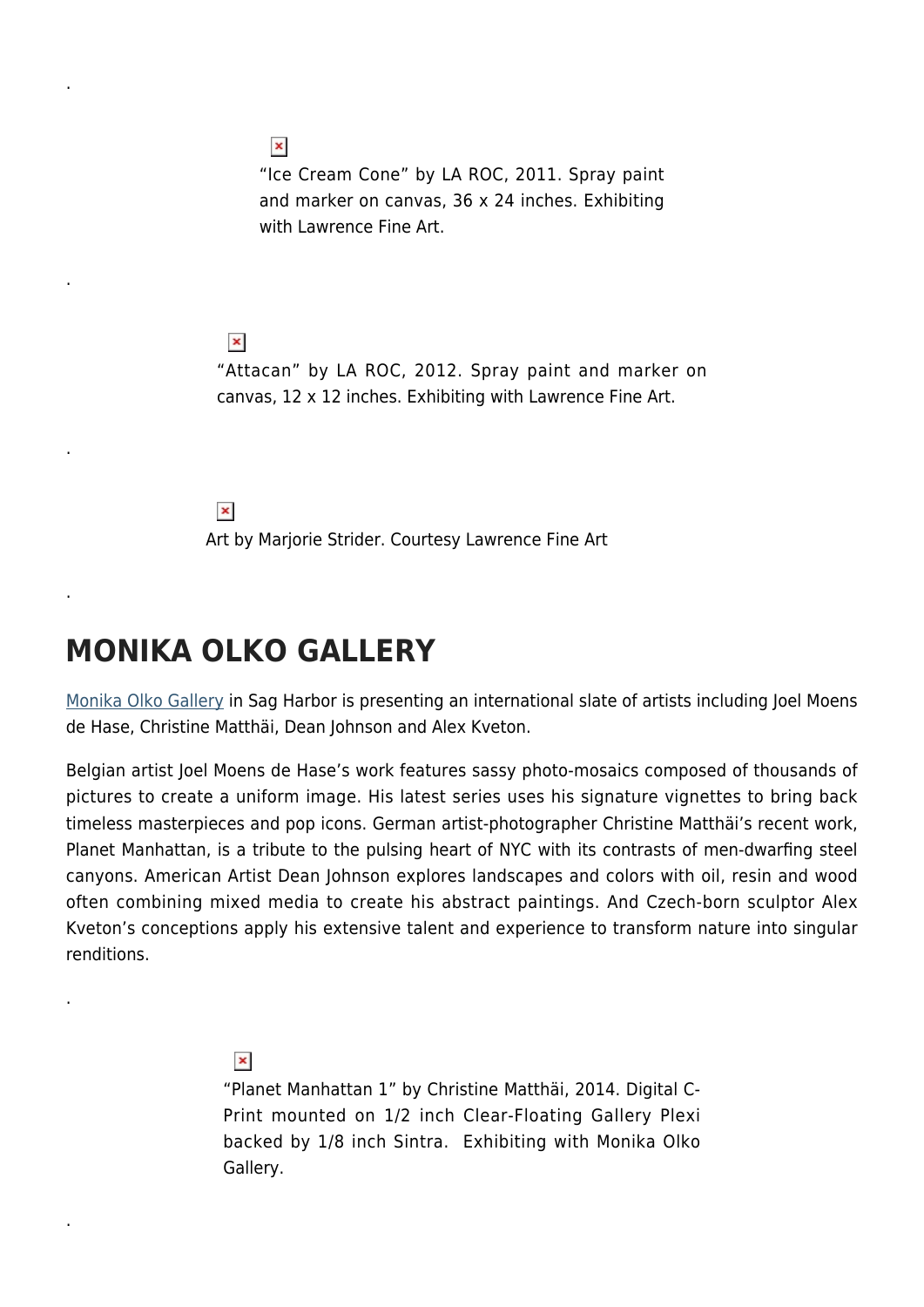"Ocean Dream" by Dean Johnson, 2014. Oil and resin on wood, 47 x 35 inches. Exhibiting with Monika Olko Gallery.

 $\pmb{\times}$ 

"Shy Geisha" by Joel Moens de Hase, 2014. Exhibiting with Monika Olko Gallery.

#### **GALLERY 125**

.

.

.

.

Gallery 125 is one of the newest galleries to join the Hamptons art scene. Opening in Water Mill, NY a few weeks ago, their mainstay gallery is located in Bellport, located in eastern Suffolk County on Long Island, NY. For their debut at ArtHamptons, they will present the gallery's primary artists: [Arthur Pinajian](http://www.pinajianart.com/) (1914 – 1999), Russell Christoffersen (1947 – 2008) and "The Horizontalists," a group of Bellport-based abstract action painters. They include David Adams, Daniel O'Keefe, John Perreault, Mark Van Wagner and Larry Wolfhandler.

The Water Mill gallery is currently presenting a group show that echoes the presentation at ArtHamptons. Throughout the summer, the gallery will present featured artist events and a miniexhibition focus where visitors can meet the artists and discuss the work.

> $\pmb{\times}$ "No.2063, 3/28/1973" by Arthur Pinajian (1914-1999). Watercolor on paper, 18 x 24 inches. Exhibiting with Gallery 125.

## **CHASE EDWARDS GALLERY**

Chase Edwards Gallery is another new face to the Hamptons gallery scene. Opening in Bridgehampton in June, the gallery combines their established gallery artists with an expanding rooster of East End and Long Island-based artists. Prior to opening in the Hamptons, Chase Edwards Gallery was based in Oyster Bay in Nassau County on Long Island, NY. They focus on contemporary art.

For their debut at ArtHamptons, they will present a solo show of works by [Robert Bery](http://momaps1.org/studio-visit/artist/robert-bery).

 $\pmb{\times}$